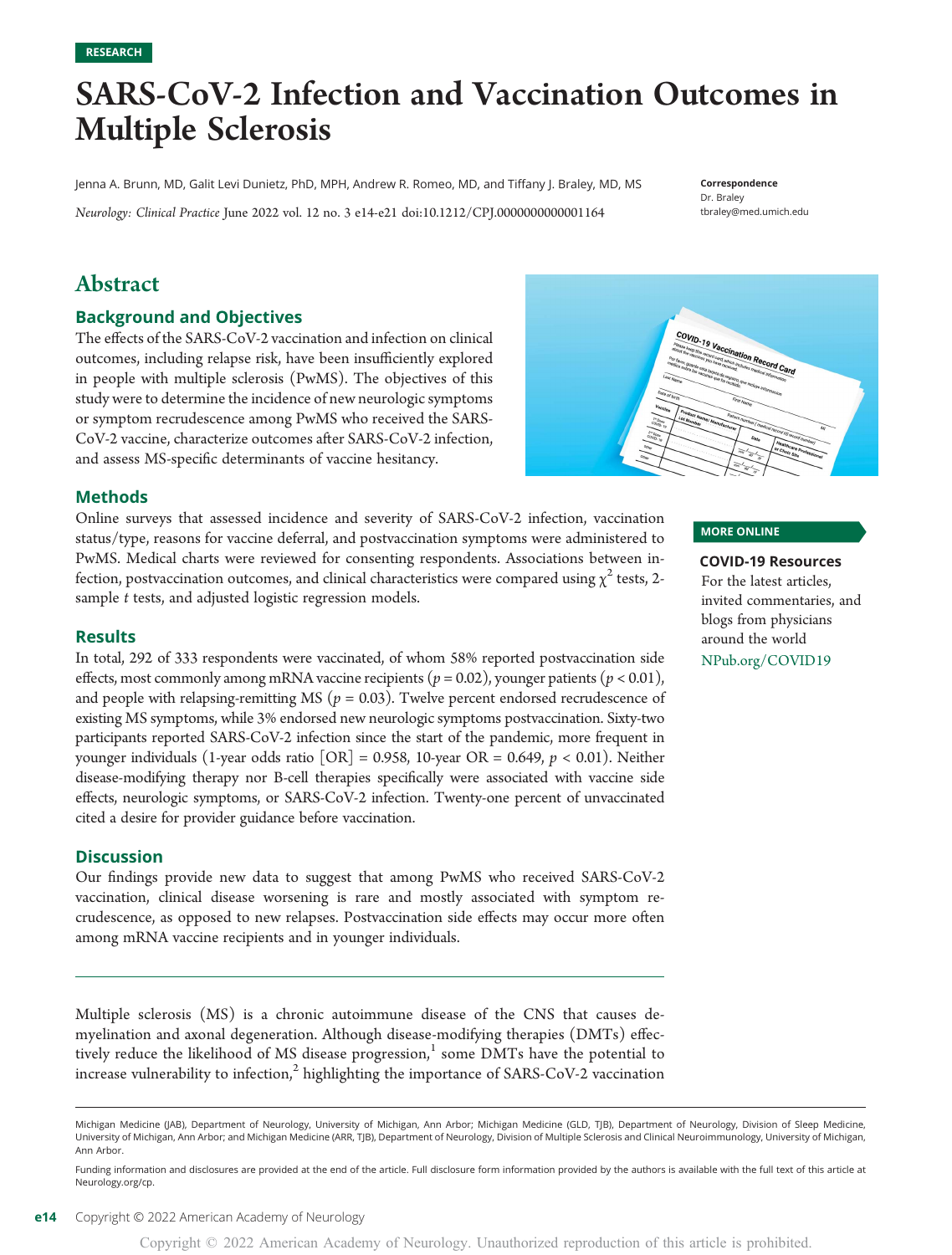(and vaccination in general) in this population.<sup>3</sup> That said, data regarding postvaccination outcomes in people with MS (PwMS) are scarce, and SARS-CoV-2 vaccine acceptability remains variable.<sup>4,5</sup> An improved understanding of postvaccination neurologic outcomes in PwMS and MS-specific determinants for vaccine hesitancy is necessary to guide informed vaccine discussions between providers and PwMS. Additional data on outcomes after SARS-CoV-2 infection in PwMS on DMT are also needed.

The objectives of this study were to (1) determine the incidence of new neurologic symptoms or recrudescence of MS symptoms among PwMS who received the SARS-CoV-2 vaccine, (2) examine MS-specific determinants of vaccine hesitancy in a cohort of PwMS followed at a tertiary care center, and (3) analyze outcomes after SARS-CoV-2 infection in PwMS.

## **Methods**

## Study Design and Participant Description

A 31-item online survey was created and delivered using the Research Electronic Data Capture web-based platform to patients followed in the Michigan Medicine Multiple Sclerosis Clinic. Respondents aged 18 years or older who endorsed a self-reported MS diagnosis, of any subtype, were invited to complete the online questionnaire through smartphone, tablet, or computer. Survey items included questions regarding the prevalence and severity of SARS-CoV-2 infection, vaccination status, vaccine type, reasons for vaccine deferral, and postvaccination symptoms and side effects.

Eligible participants were recruited (Figure 1) from June 18, 2021, to July 20, 2021. The main method of recruitment was through email with our established patients at the Michigan Medicine Multiple Sclerosis Center. Using DataDirect, a self-serve tool from the University of Michigan Office of Research that enables access to clinical data on patients seen at Michigan Medicine, we obtained email addresses of the established patients (defined as at least 1 return MS clinic visit) seen by our neuroimmunology physicians from the start of the SARS-CoV-2 pandemic in March 2020 to June  $2021$  (n = 1,242). In addition, fliers were distributed to eligible participants during routine face-to-face visits in the MS clinic, and the study was posted on the University of Michigan Health Research online web source at [umheal](http://www.umhealthresearch.org/)[thresearch.org,](http://www.umhealthresearch.org/) which allows interested participants to be involved in ongoing studies at Michigan Medicine. Participants received no financial compensation for their participation.

## Standard Protocol Approvals, Registrations, and Patient Consents

This study was approved by the University of Michigan Intuitional Review Board before initiation of any study activities.

#### Survey Content

Survey respondents who self-endorsed a diagnosis of MS were allowed to proceed with the remainder of the questionnaire. Information obtained included age, sex, MS subtype (relapsingremitting, secondary progressive, or primary progressive), disease duration from diagnosis (<1 year, 1–5 years, 6–10 years, 11–20 years, or >20 years), current DMT chosen from the list of all available DMTs (later categorized into no DMT, low-potency DMT, and high-potency DMT, as summarized in Table 1), SARS-CoV-2 vaccination status, vaccine type, and history of SARS-CoV-2 infection. Using branching logic, unvaccinated respondents were prompted to provide a reason. Vaccinated respondents were queried about postvaccination side effects and postvaccination neurologic symptoms including recrudescence of chronic MS symptoms, development of new neurologic symptoms after vaccination, and length of these symptoms (<24 hours, 24–48 hours, 48 hours-1 week, or >1 week). We defined recrudescence as both pseudorelapse (recurrence of prior symptoms) and worsening of a patient's chronic MS symptoms (e.g., fatigue).

The survey was anonymous; however, the last question gave participants the option to provide their personal identifying information and consent to allow the study team to review their medical records for confirmation of results. For those who consented charts were reviewed for patient correspondence regarding postvaccination or infection symptoms, diagnostic testing ordered, and any related changes in DMT for MS treatment.

#### Statistical Analysis

Summary statistics for demographic and clinical data are presented as mean and SD for continuous variables, and frequency and percentage for categorical variables. T-tests,  $\chi^2$ tests, and Fisher exact tests (when cells included less than 5 respondents) were used to examine bivariate associations between SARS-CoV-2 vaccination status/type, SARS-CoV-2 infection, demographic, and clinical variables (e.g., DMT use, including B-cell depleting vs non–B-cell depleting therapy). We then constructed 2 logistic regression models with SARS-CoV-2 infection and new neurologic symptoms as separate dependent variables and age, sex, and DMT use as the independent variables. To avoid collinearity, we fitted subsequent models, replacing age with disease duration and treatment with B-cell depleting therapy. All statistical procedures were performed using SAS software, version 9.4.<sup>6</sup> Tests were 2-sided with a level of statistical significance set at 0.05.

## Data Availability

Further anonymized data can be made available to qualified investigators on request to the corresponding author.

## Results

#### Demographics of Survey Participants

A total of  $n = 333$  responses were included in the analytic sample. The average age was  $49.8 \pm 12.5$  years, 79.6% were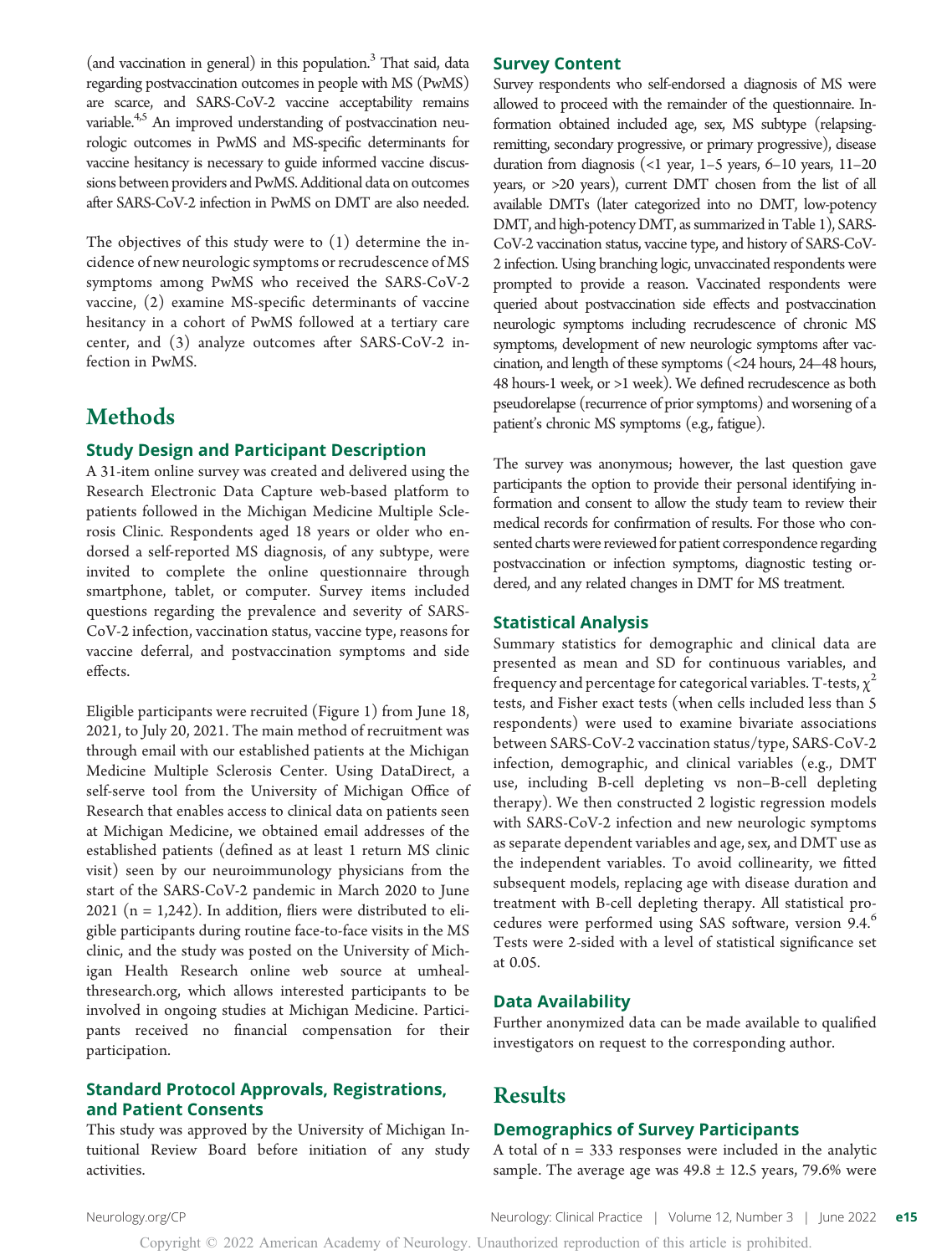Figure 1 Selection of Participants Leading to Responses Analyzed and Charts Reviewed



female, and 72.4% had relapsing-remitting multiple sclerosis. Approximately 43% reported using a low-potency DMT, 36.9% used high-potency DMT, and 17.1% reported no maintenance or long-term DMT use (Table 1). Of the 333 respondents, 292 were vaccinated, 38 were unvaccinated, and 3 did not respond.

Among vaccinated individuals, the average age was  $50.4 \pm$ 12.4 years and 81.4% were female. Ninety-three percent of the participants received an mRNA vaccine (either Pfizer-BioNTech or Moderna) compared with 6.8% who received a non-mRNA vaccine (Janssen/Johnson & Johnson).

#### Postvaccination Outcomes

Average time interval between vaccine and survey administration was 4 months. Of the 292 who were vaccinated, 175 (60%) reported side effects (Table 1), with an average of 3 side effects per individual. The most common side effects included fatigue, arm pain, and myalgias. Postvaccination side effects were most common among those who received mRNA vaccines ( $p = 0.02$ ), younger patients ( $p < 0.01$ ), and people with relapsing-remitting MS ( $p = 0.03$ ).

Thirty-four participants (11.6% of those vaccinated) reported recrudescence of their chronic MS symptoms after vaccination (Table 2). The most commonly reported symptoms were worsening MS fatigue and pain. Most symptoms lasted 24–28 hours or greater than 1 week. Eight participants reported talking with their doctor about these symptoms. Of the 25 participants in this group who consented to chart review, no participant required updated imaging, high-dose steroid use, or change in their DMT because of worsening MS symptoms.

Eight participants (2.7%) reported the development of new neurologic symptoms after vaccination (Table 3). The most common symptoms were weakness, dizziness/vertigo, and paresthesias. Three reported new neurologic symptoms within 2 days of vaccination, 2 reported within 3 weeks of vaccination, and 1 reported within 2 months of vaccination. On average, these new neurologic symptoms lasted for greater than 1 week, although 1 participant reported symptoms for less than 1 day. Of the 5 participants in this group who consented to chart review, no participant required updated imaging, laboratory testing (including blood, urine, or cerebral spinal fluid), high-dose steroid use, or change in their DMT because of new neurologic symptoms.

Neither MS subtype, DMT use in general, nor B-cell based therapy use was associated with recrudescence of MS symptoms or new neurologic symptoms. Similarly, vaccine type was not significantly associated with MS-specific outcomes.

#### SARS-CoV-2 Infection

A total of 62 participants reported SARS-CoV-2 infection since the start of the pandemic. The average age was  $45.4 \pm$ 11.9 years, and 77.8% were female. Most reported SARS-CoV-2 symptoms lasted less than 1 week or a few weeks to a month. Four participants reported admission to the hospital, and all 4 indicated the need for oxygen. No participants reported admission to the intensive care unit (ICU) or need for intubation. Eight patients reported SARS-CoV-2 infection despite vaccination, although not every participant provided time of infection in comparison with time of vaccination. Not all comorbidities were captured, but among the 4 participants who reported hospital admission and oxygen, 2 consented to chart review. Of these, 1 had no comorbidities, and 1 had a history of diabetes, coronary artery disease, hypothyroidism, and ovarian cancer.

In adjusted logistic regression models, for every 10-year increase in age, the odds of infection decreased by 35% (10-year odds ratio estimate 0.649, confidence interval = 0.507–0.832,

Copyright © 2022 American Academy of Neurology. Unauthorized reproduction of this article is prohibited.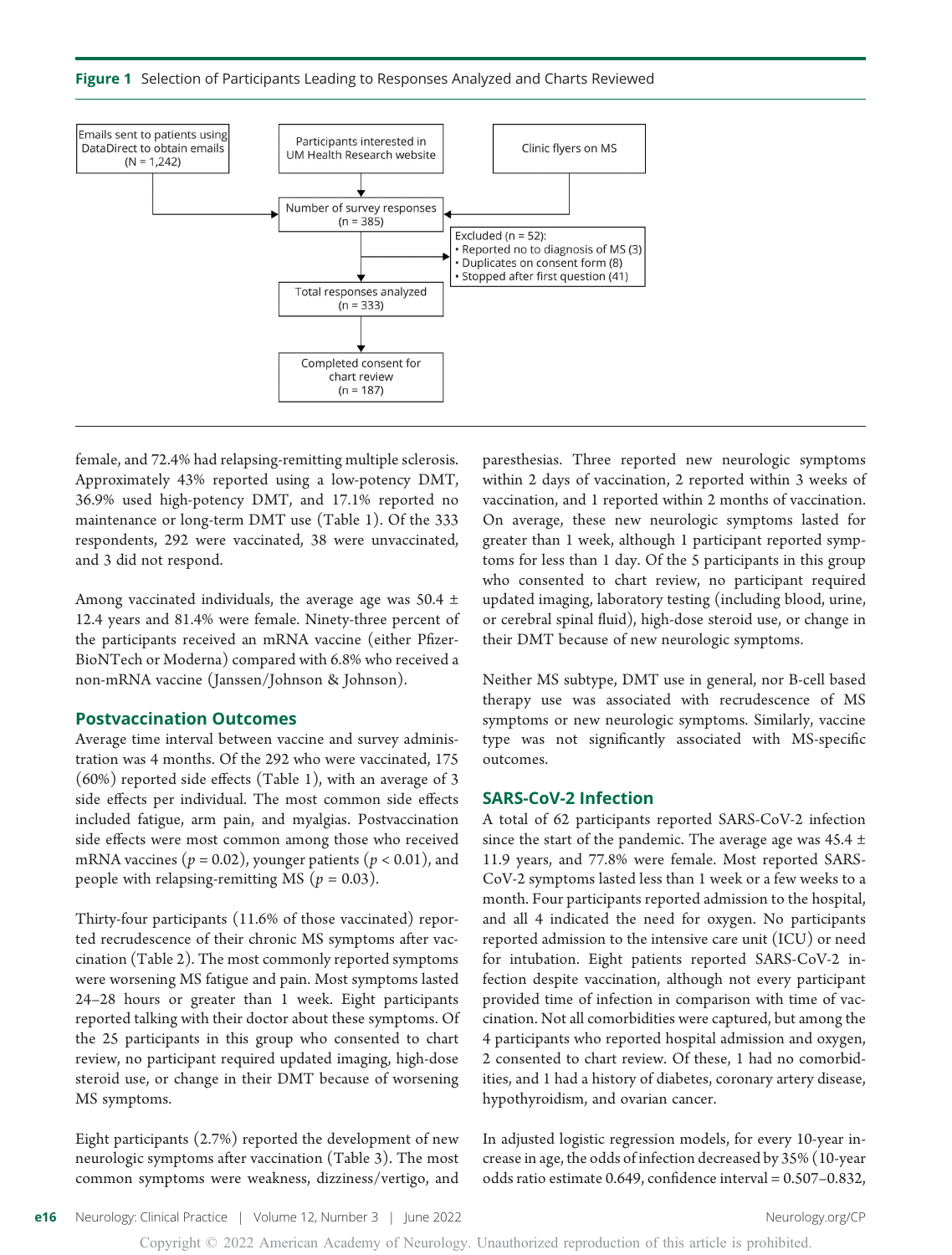#### Table 1 Demographic and Clinical Characteristics of Study Participants

|                                                                            | Total, n (%)    |
|----------------------------------------------------------------------------|-----------------|
| Subtype                                                                    |                 |
| Relapsing-remitting multiple sclerosis<br>(RRMS)                           | 241 (72.4)      |
| Secondary progressive multiple<br>sclerosis (SPMS)                         | 38 (11.4)       |
| Primary progressive multiple sclerosis<br>(PPMS)                           | 32 (9.6)        |
| Unknown, unsure, or no response                                            | 22 (6.6)        |
| Disease duration from diagnosis                                            |                 |
| <1 y                                                                       | 15 (4.5)        |
| $1-5y$                                                                     | 88 (26.4)       |
| $6-10y$                                                                    | 60 (18.0)       |
| 11–20 y                                                                    | 92 (27.6)       |
| >20 y                                                                      | 78 (23.4)       |
| Age                                                                        |                 |
| Average age (n = 323)                                                      | $49.8 \pm 12.5$ |
| Sex                                                                        |                 |
| Male                                                                       | 63 (18.9)       |
| Female                                                                     | 265 (79.6)      |
| Nonbinary/gender nonconforming                                             | 1(0.3)          |
| No response                                                                | 4 (1.2)         |
| DMT <sup>a</sup>                                                           |                 |
| <b>No DMT</b>                                                              | 57 (17.1)       |
| Low-potency DMT                                                            | 144 (43.2)      |
| <b>High-potency DMT</b>                                                    | 123 (36.9)      |
| No response to DMT                                                         | 9 (2.7)         |
| B-cell depleting therapy <sup>b</sup>                                      |                 |
| <b>B-cell depleting agent</b>                                              | 107 (32.1)      |
| Non-B-cell depleting agent                                                 | 217 (65.2)      |
| No response                                                                | 9(2.7)          |
| <b>SARS-CoV-2 vaccine status</b>                                           |                 |
| Vaccinated                                                                 | 292 (87.7)      |
| <b>Unvaccinated</b>                                                        | 38 (11.4)       |
| No response                                                                | 3(0.9)          |
| Vaccine type and vaccine side effects of<br>those vaccinated ( $n = 292$ ) |                 |
| mRNA vaccine                                                               | 272 (93.2)      |
| <b>Pfizer-BioNTech</b>                                                     | 160 (54.8)      |
| Moderna                                                                    | 108 (35.6)      |

#### Table 1 Demographic and Clinical Characteristics of Study Participants (continued)

|                                                      | Total, n (%) |
|------------------------------------------------------|--------------|
| Did not clarify which mRNA vaccine                   | 4 (1.4)      |
| <b>Non-mRNA vaccine</b>                              | 20 (6.8)     |
| Janssen/Johnson & Johnson                            | 19 (6.5)     |
| Did not clarify which non-mRNA vaccine               | 1(0.3)       |
| Did not experience side effects after the<br>vaccine | 117 (40.1)   |
| Did have side effects after the vaccine              | 175 (59.9)   |
| <b>Fatigue</b>                                       | 130 (44.5)   |
| Arm pain                                             | 122 (41.8)   |
| <b>Muscle aches</b>                                  | 86 (29.5)    |
| Headache                                             | 83 (28.4)    |
| <b>Chills</b>                                        | 66 (22.6)    |
| Joint pain                                           | 39 (13.4)    |
| Fever ≥100.4° F                                      | 31 (10.6)    |
| <b>Gastrointestinal issues</b>                       | 16(5.5)      |
| <b>Change in appetite</b>                            | 14(4.8)      |
| <b>Recrudescence of chronic MS</b><br>symptoms       | 34 (11.6)    |
| Development of new neurologic<br>symptoms            | 8(2.7)       |
| <b>SARS-CoV-2 infection status</b>                   |              |
| <b>Reported never having SARS-CoV-2</b><br>infection | 270 (81.1)   |
| No response                                          | 1(0.3)       |
| <b>History of SARS-CoV-2 infection</b>               | 62 (18.6)    |
| History of SARS-CoV-2 infection (n = 62)             |              |
| <b>Admission to a hospital</b>                       | 4 (6.5)      |
| Required oxygen                                      | 4 (6.5)      |
| <b>Admission to an ICU</b>                           | 0            |
| Intubated or on ventilator                           | $\Omega$     |
| <b>Steroids to treat SARS-CoV-2 infection</b>        | 7(11.3)      |

Percentages of n = 333 unless otherwise specified

Abbreviations: DMT = disease-modifying therapy; ICU = intensive care unit.<br><sup>a</sup> DMT categories: *No maintenance or long-term DMT:* none, scheduled steroids, IVIg, plasmapheresis. Low-potency DMTs: Avonex (interferon beta-1a), Betaseron (interferon beta-1b), Plegridy (pegylated interferon beta-1a), Rebif (interferon beta-1a), Copaxone/Glatopa (glatiramer acetate), Gilenya<br>(fingolimod), Mayzent (siponimod), Zeposia (ozanimod), Bafiertam (mono-<br>methyl fumarate), Tecfidera (dimethyl fumarate), Vumerity (diroximel<br>fumara bine), Kesimpta (ofatumamab), Lemtrada (alemtuzumab), Rituxan (ritux-imab), Ocrevus (ocrelizumab), Tysabri (natalizumab). <sup>b</sup> B-cell depleting therapies: Kesimpta (ofatumamab), Rituxan (rituximab),<br>Ocrevus (ocrelizumab).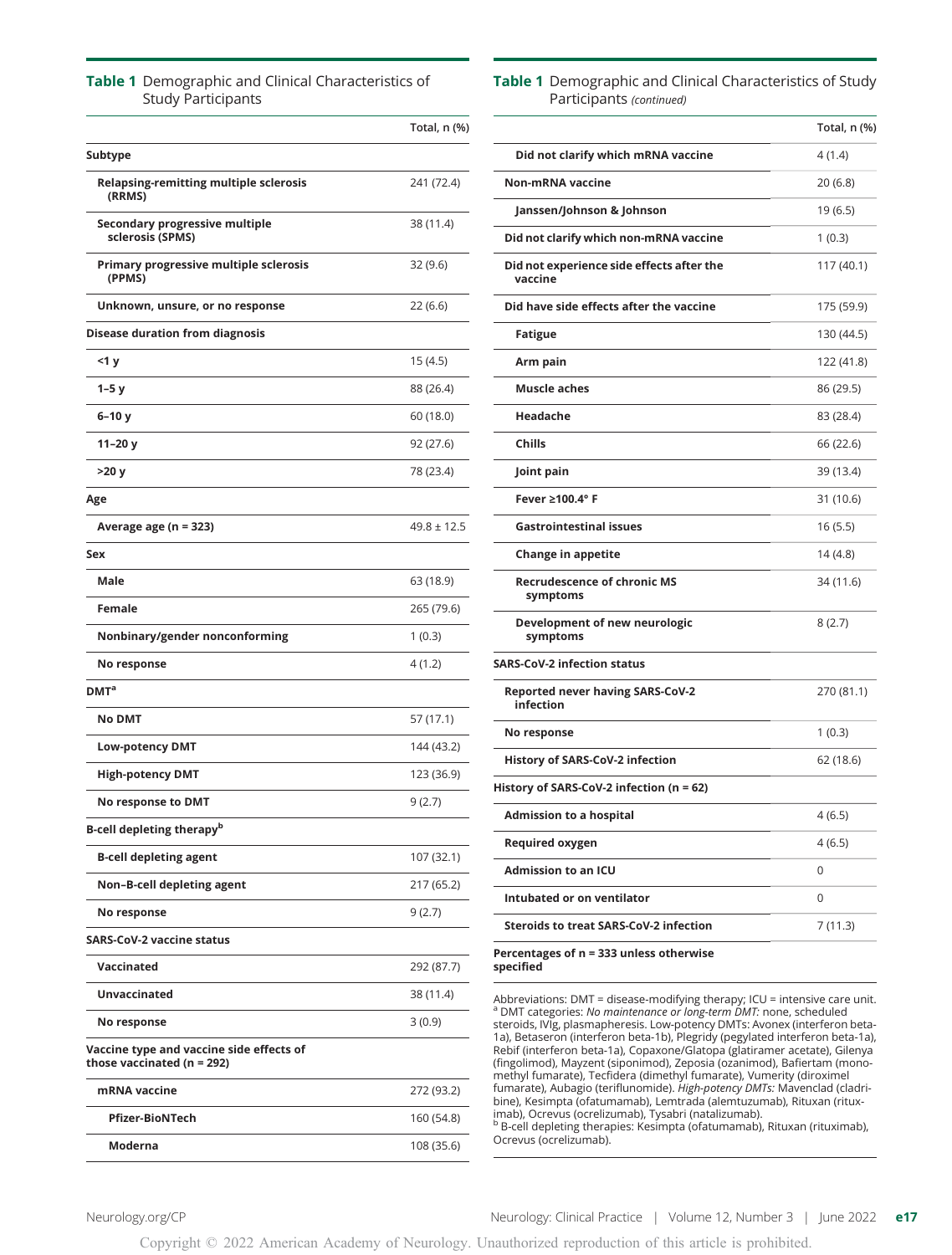Table 2 Symptoms of Recrudescence or Worsening of Chronic MS Symptoms Reported by 34 People With MS After SARS-CoV-2 Vaccination

| Chronic MS symptom <sup>a</sup>     | Reported of total<br>vaccinated ( $n = 292$ ) |  |
|-------------------------------------|-----------------------------------------------|--|
| <b>Fatigue</b>                      | 20 (6.8%)                                     |  |
| Pain                                | 11 (3.8%)                                     |  |
| <b>Gait difficulty or imbalance</b> | $9(3.1\%)$                                    |  |
| Weakness                            | $9(3.1\%)$                                    |  |
| <b>Paresthesias or numbness</b>     | 8(2.7%)                                       |  |
| <b>Migraine or headache</b>         | 4 (1.4%)                                      |  |
| Spasms                              | $4(1.4\%)$                                    |  |
| <b>Cognitive difficulty</b>         | 4 (1.4%)                                      |  |
| Vision change <sup>b</sup>          | 2(0.7%)                                       |  |

Abbreviation:  $MS = \text{multiple} \text{ selections.}$ 

Summary of the free text patient reported responses.

**b** Double vision, vision loss, and blurred vision.

 $p = 0.0006$ ). There was no significant association between SARS-CoV-2 infection and MS subtype, DMT use, B-cell depleting therapy use, disease duration, or sex.

#### Unvaccinated PwMS

Thirty-eight participants reported they were not vaccinated. Descriptive responses are reported in Table 4. Fifty-five percent of these respondents indicated no plan to get the vaccine, citing concerns about making their multiple sclerosis or other medical conditions worse. Of note, 21% reported a desire to speak to their doctor before receiving the SARS-CoV-2 vaccine.

## **Discussion**

In this study of PwMS vaccinated and unvaccinated against SARS-CoV-2, postvaccination neurologic symptoms were rare and not associated with change in clinical care or vaccine subtype. Neither MS subtype nor DMT use was associated with postvaccination neurologic symptoms. Younger adults with MS were more likely to report SARS-CoV-2 infection than older adults. Although vaccine acceptance was high among respondents, concerns regarding vaccine-related worsening of MS or other health issues and further need for provider guidance on vaccination were overarching reasons for vaccine avoidance. These data obtained from a representative sample of PwMS address recent knowledge gaps regarding the differential effects of SARS-CoV-2 vaccination on MS outcomes and highlight the importance of healthcare provider input on this issue.

Respondents in our study who received the SARS-CoV-2 vaccine had similar incidence of typical systemic side effects

#### Table 3 New Neurologic Symptoms Reported by 8 People With Multiple Sclerosis After SARS-CoV-2 Vaccination

| New neurologic symptom       | Reported of total<br>vaccinated ( $n = 292$ ) |
|------------------------------|-----------------------------------------------|
| Weakness                     | $4(1.4\%)$                                    |
| Dizziness or vertigo         | $4(1.4\%)$                                    |
| <b>Numbness or tingling</b>  | $4(1.4\%)$                                    |
| <b>Impaired coordination</b> | $3(1.0\%)$                                    |
| Vision change <sup>a</sup>   | 2(0.7%)                                       |
| Spasms                       | 2(0.7%)                                       |
| <b>Tinnitus</b>              | $1(0.3\%)$                                    |
|                              |                                               |

<sup>a</sup> Double vision, vision loss, and blurry vision.

compared with those included in the vaccine clinical trials, $7-9$ and similar to these trials, younger patients were more susceptible to these side effects. PwMS were not explicitly included in the SARS-CoV-2 vaccine trials, and our data suggest that the MS population does not fare worse than the general population regarding immediate postvaccination symptoms.

Despite evidence to the contrary and published guidelines,<sup>10</sup> potential for neurologic deterioration after vaccination remains a pernicious concern among some PwMS. As seen in our sample, one-fifth of PwMS who had not yet received the vaccine reported concerns that the SARS-CoV-2 vaccination could make their MS worse. Our findings provide additional evidence to allay this concern. Among worsening chronic MS symptoms postvaccination, the most frequently reported symptom was fatigue. However, fatigue was also the most frequently reported side effect of the vaccine, independent of neurologic symptom recrudescence, in both our sample and the mRNA clinical trials. These collective findings suggest that occurrence of this symptom is not unique to  $PwMS.<sup>7,8</sup>$ 

Of the 8 participants with MS who reported new neurologic symptoms after SARS-CoV-2 vaccination, none underwent diagnostic testing, acute treatment with steroids, or change in DMT per their medical record. These findings are consistent with literature reviews and previous studies, which did not show an increased risk of MS relapse after influenza vaccination.<sup>11</sup> This highlights the importance of the distinction between MS relapse and MS symptom recrudescence (i.e., pseudorelapse), which is characterized by an unmasking of prior relapse symptoms as opposed to new inflammatory activity. Common triggers for recrudescence include metabolic derangements and infection. $12$  Conduction blocks in demyelinated axons are a postulated cause. Even in cases of axonal repair, the myelin remains thinner

Copyright © 2022 American Academy of Neurology. Unauthorized reproduction of this article is prohibited.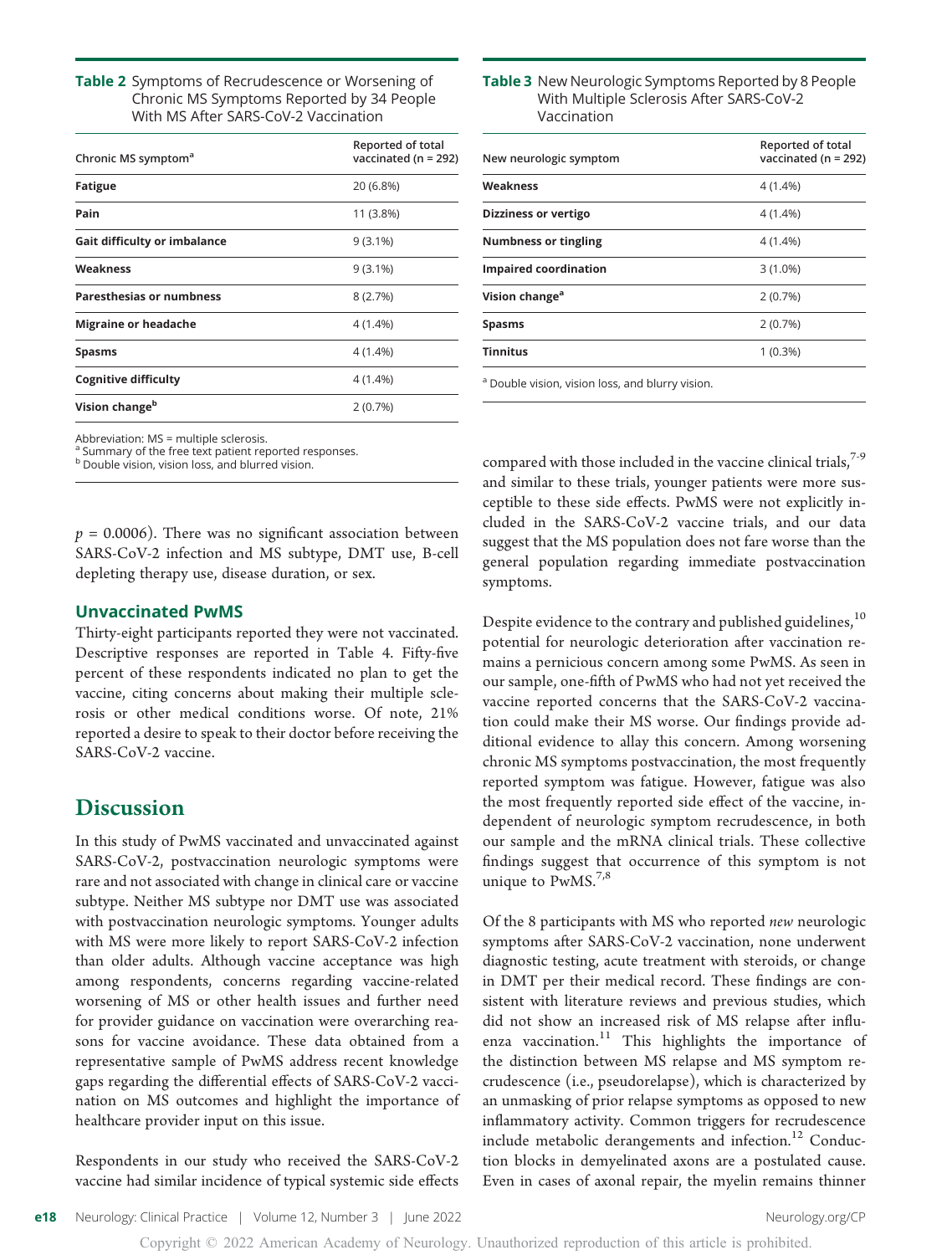| <b>Table 4</b> Reasons for Not Receiving SARS-CoV-2 Vaccine in |
|----------------------------------------------------------------|
| Unvaccinated People With Multiple Sclerosis                    |

| Reason for not being vaccinated                                                                                            | Number of unvaccinated<br>participants ( $n = 38$ ) |
|----------------------------------------------------------------------------------------------------------------------------|-----------------------------------------------------|
| I plan to get the vaccine but have not<br>been offered it yet                                                              | 1 (2.6%)                                            |
| I am scheduled for the vaccine but have<br>not received my first dose yet                                                  | 1(2.6%)                                             |
| I plan to get the vaccine, but I do not<br>know where to go to get it                                                      | 0                                                   |
| I want to speak to my doctor first                                                                                         | 8 (21.1%)                                           |
| I currently have SARS-CoV-2 infection                                                                                      | 0                                                   |
| I have received SARS-CoV-2 monoclonal<br>antibodies in the past 90 d                                                       | 2 (5.3%)                                            |
| I am pregnant or breastfeeding                                                                                             | 2 (5.3%)                                            |
| I do not plan to get the vaccine <sup>a</sup>                                                                              | 21 (55.3%)                                          |
| Concerned about making my multiple<br>sclerosis worse                                                                      | 8                                                   |
| Concerned about making my other<br>health issues worse                                                                     | 8                                                   |
| History of severe allergic reaction<br>(i.e., anaphylaxis) from a previous<br>SARS-CoV-2 vaccine dose or its<br>components | 0                                                   |
| Waiting on full FDA approval rather than<br>emergency authorization                                                        | 2                                                   |
| Reservations on vaccine production or<br>limited long-term data                                                            | 5                                                   |
| Waiting to until before next infusion                                                                                      | 1                                                   |
|                                                                                                                            |                                                     |

<sup>a</sup> Summary of free text options from those who chose "I do not plan to get the vaccine.

with fewer folds and shorter intermodal distances, making it more susceptible to dysfunction with potential triggers.<sup>13</sup>

Our findings build on this evidence to inform providerpatient discussions regarding the safety of SARS-CoV-2 vaccination in PwMS and provide additional data about risk of neurologic worsening based on MS subtype and DMT use. Although our findings also suggest no association between type of DMT use and postvaccination outcomes (neurologic worsening), given the low number of participants who reported new neurologic symptoms and low power to detect associations in this small group, the findings should be interpreted with caution.

On submission of this paper, 2 studies have been published on SARS-CoV-2 vaccination in PwMS.<sup>14,15</sup> Data from Achiron et al. studied the Pfizer-BioNTech vaccination in PwMS at Sheba Medical Center in Israel. Although the investigators used objective demographic data from medical

records and face-to-face follow-up neurologic examinations, this study did not stratify findings based on DMT usage, disease duration, MS subtype, nor did they define what constituted an acute MS relapse or recrudescence. In addition, there was a relatively short follow-up period between first (20 days) or second (38 days) vaccine dose and side effect reporting.<sup>14</sup> Findings from Allen-Philbey et al. regarding the AstraZeneca vaccine in the United Kingdom included data from a small sample  $(n = 33)$  of PwMS. However, this study focused primarily on systemic side effects from vaccination rather than neurologic outcomes. In addition, this study did not include objective clinical data.<sup>15</sup> Our study expands on these prior findings with comparison of all 3 Food and Drug Administration-approved or emergency-authorized approved vaccines in relation to MS, specifically focusing on DMT significance and MS clinical characteristics (disease duration and subtype) supported by objective data from medical chart review.

Reassuringly, no respondents who had SARS-CoV-2 infection required ICU admission or intubation. Somewhat surprisingly, older age was associated with reduced incidence of reported SARS-CoV-2 infection. This finding remained significant after adjusting for high-potency DMT use, which would be expected to be used more often for younger patients with relapsing MS and could increase susceptibility to infection. Although reasons for this observation are speculative, it is possible that younger patients in the sample had less access or later access to vaccination during the survey period or may have been less adherent to social distancing and public safety precautions in comparison with their older counterparts.<sup>16,17</sup> Additional work is necessary to understand the relationship between age and SARS-CoV-2 vulnerability in PwMS. Of note, findings from a recently published systemic review<sup>18</sup> suggest an association between increasing age and adverse outcomes in PwMS who experience SARS-CoV-2 infection.

Our study also adds new information to a growing body of the literature focused on vaccine willingness and hesitancy among PwMS during the SARS-CoV-2 pandemic.<sup>4,5,19,20</sup> Our data suggest an underlying desire for provider guidance among PwMS who are considering SARS-CoV-2 vaccination. Recent data from Edhe et al. suggest that vaccine willingness in PwMS is in part influenced by information source and that advice is more likely to be accepted from healthcare providers as opposed to other sources.<sup>4,5</sup> Providers should be prepared to counsel patients on vaccine timing and selection, incorporating available data regarding postvaccination relapse risk into these discussions. In particular, PwMS receiving infusion therapies will need guidance on optimal timing of vaccination.

Some study limitations should be acknowledged. Because data were based on self-report, responses could have been subject to recall bias or memory decay. That said, more than half of responses were verified by chart review. Referral bias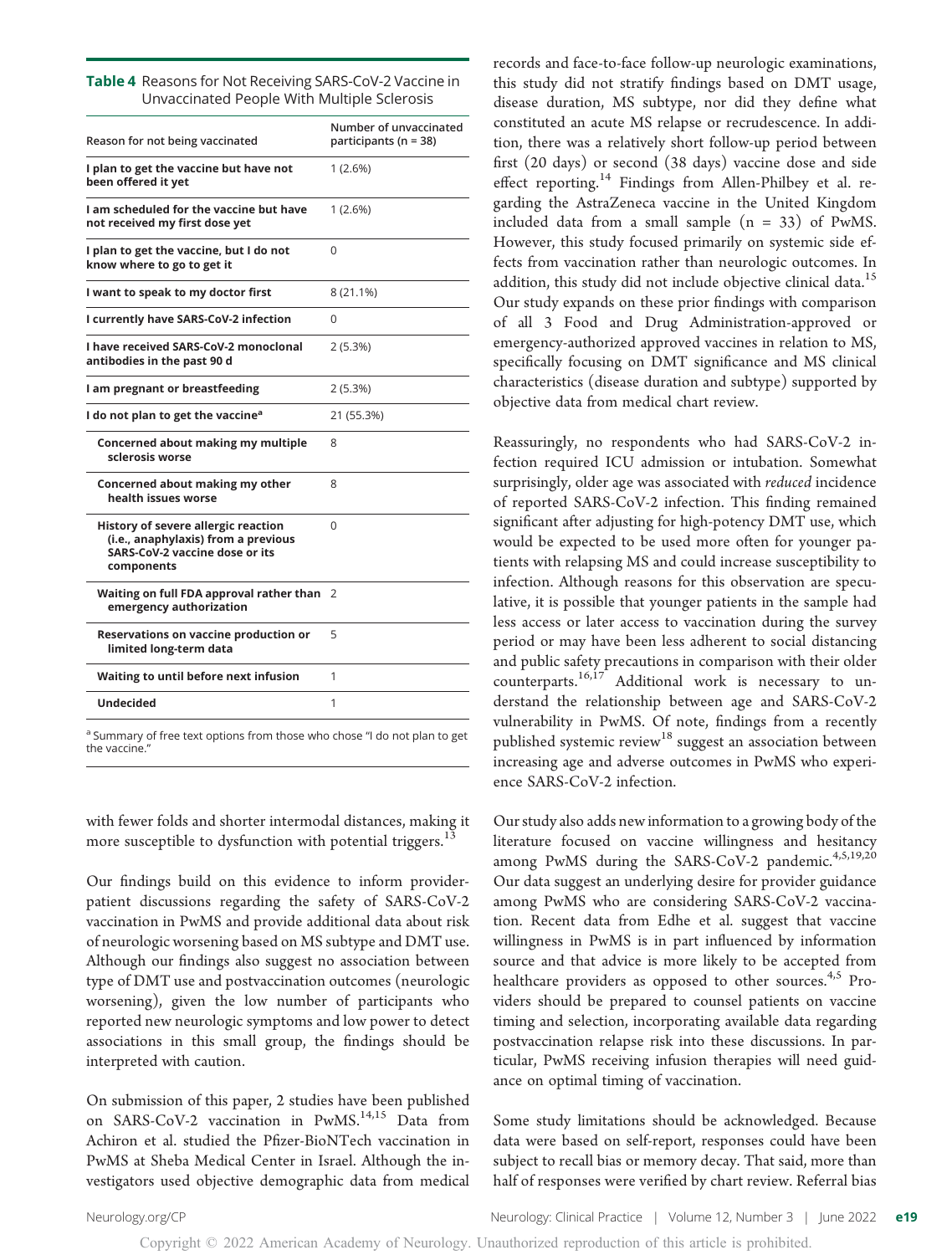#### TAKE-HOME POINTS

- → Post-SARS-CoV-2 vaccination side effects experienced by people with MS are similar to those reported in the SARS-CoV-2 vaccine clinical trials, and most common among mRNA vaccine recipients and younger patients.
- $\rightarrow$  Development of new neurologic symptoms after SARS-CoV-2 vaccine administration are infrequent and not associated with a change in clinical care.
- → Concerns regarding worsening of MS or other health issues and a desire to seek more guidance from medical providers were primary reasons for vaccine deferral, highlighting the importance of patient-provider communication in decisionmaking regarding vaccine timing and selection.

is also a possibility because patients who view the SARS-CoV-2 vaccine favorably, or those who were more dissatisfied with the vaccine experience, have selectively volunteered to complete the survey. In addition, this study included follow-up less than 6 months after vaccination; however, we do not anticipate that a longer follow-up period would have substantively affected our findings because the most vaccine studies in MS focused on follow-up periods of approximately 90 days postvaccination. Finally, our study required the usage of internet and electronic device which could have excluded those of lower socioeconomic status and/or health literacy.

Our findings provide relevant new safety information regarding SARS-CoV-2 vaccination, including the novel mRNA vaccines, indicating minimal changes to short-term MS disease course and without change to MS clinical care or treatment. We also provide patient-centered data on MSspecific determinants of vaccine hesitancy, which will be essential for healthcare providers to use in counseling those PwMS who have deferred vaccination. Our findings promote and support the recommendation for vaccination of PwMS during the SARS-CoV-2 pandemic.<sup>21</sup>

#### Study Funding

The authors report no targeted funding.

#### **Disclosure**

The authors report no disclosures relevant to the manuscript. Full disclosure form information provided by the authors is available with the full text of this article at [Neurology.org/cp](https://cp.neurology.org/lookup/doi/10.1212/CPJ.0000000000001164).

#### Publication History

Received by Neurology: Clinical Practice November 15, 2021. Accepted in final form February 9, 2022.

#### Appendix Authors

| Name                                             | Location                                                                                                                                                                                        | Contribution                                                                                                                                                                                                        |
|--------------------------------------------------|-------------------------------------------------------------------------------------------------------------------------------------------------------------------------------------------------|---------------------------------------------------------------------------------------------------------------------------------------------------------------------------------------------------------------------|
| Jenna A. Brunn,<br>МD                            | Michigan Medicine,<br>Department of Neurology,<br>University of Michigan,<br>Ann Arbor                                                                                                          | Drafting/revision of the<br>manuscript for content,<br>including medical writing<br>for content; major role in<br>the acquisition of data;<br>study concept or design;<br>and analysis or<br>interpretation of data |
| <b>Galit Levi</b><br>Dunietz, PhD,<br><b>MPH</b> | Michigan Medicine,<br>Department of Neurology,<br>Division of Sleep Medicine,<br>University of Michigan,<br>Ann Arhor                                                                           | Drafting/revision of the<br>manuscript for content,<br>including medical writing<br>for content                                                                                                                     |
| Andrew R.<br>Romeo, MD                           | Michigan Medicine,<br>Department of Neurology,<br>Division of Multiple<br>Sclerosis and Clinical<br>Neuroimmunology,<br>University of Michigan,<br>Ann Arbor                                    | Drafting/revision of the<br>manuscript for content,<br>including medical writing<br>for content                                                                                                                     |
| Tiffany J. Braley,<br>MD, MS                     | Michigan Medicine,<br>Department of Neurology,<br>Division of Sleep Medicine,<br>and Division of Multiple<br>Sclerosis and Clinical<br>Neuroimmunology,<br>University of Michigan,<br>Ann Arbor | Study concept and design,<br>acquisition of data, data<br>analysis and<br>interpretation of data,<br>drafting/revision of the<br>manuscript for content,<br>including medical content                               |

#### References

- Rollot F, Casey R, Leray E, et al. Cumulative effects of therapies on disability in relapsing multiple sclerosis. Mult Scler. 2021;27(11):1760-1770.
- 2. Luna G, Alping P, Burman J, et al. Infection risks among patients with multiple sclerosis treated with fingolimod, natalizumab, rituximab, and injectable therapies. JAMA Neurol. 2020;77(2):184-191.
- 3. Berger JR, Brandstadter R, Bar-Or A. COVID-19 and MS disease-modifying therapies. Neurol Neuroimmunol Neuroinflamm. 2020;7(4):e761.
- 4. Ehde DM, Roberts MK, Herring TE, Alschuler KN. Willingness to obtain COVID-19 vaccination in adults with multiple sclerosis in the United States. Mult Scler Relat Disord. 2021;49:102788.
- 5. Ehde DM, Roberts MK, Humbert AT, Herring TE, Alschuler KN. COVID-19 vaccine hesitancy in adults with multiple sclerosis in the United States: a follow up survey during the initial vaccine rollout in 2021. Mult Scler Relat Disord. 2021;54: 103163.
- 6. SAS Institute Inc. SAS/ACCESS® 9.4 Interface to ADABAS: Reference. SAS Institute Inc; 2013.
- 7. Polack FP, Thomas SJ, Kitchin N, et al. Safety and efficacy of the BNT162b2 mRNA covid-19 vaccine. N Engl J Med. 2020;383(27):2603-2615.
- 8. Baden LR, El Sahly HM, Essink B, et al. Efficacy and safety of the mRNA-1273 SARS-CoV-2 vaccine. N Engl J Med. 2021;384(5):403-416.
- 9. Sadoff J, Gray G, Vandebosch A, et al. Safety and efficacy of single-dose Ad26.COV2.S vaccine against covid-19. N Engl J Med. 2021;384(23): 2187-2201.
- 10. Farez MF, Correale J, Armstrong MJ, et al. Practice guideline update summary: vaccine-preventable infections and immunization in multiple sclerosis: report of the guideline development, dissemination, and implementation subcommittee of the American Academy of Neurology. Neurology. 2019;93(13): 584-594.
- 11. Farez MF, Correale J. Immunizations and risk of multiple sclerosis: systematic review and meta-analysis. J Neurol. 2011;258(7):1197-1206.
- 12. Bevan C, Gelfand JM. Therapeutic management of severe relapses in multiple sclerosis. Curr Treat Options Neurol. 2015;17(4):345.
- 13. Repovic P. Management of multiple sclerosis relapses. Continuum (Minneap Minn). 2019;25(3):655-669.
- 14. Achiron A, Dolev M, Menascu S, et al. COVID-19 vaccination in patients with multiple sclerosis: what we have learnt by February 2021. Mult Scler. 2021;27(6): 864-870.
- 15. Allen-Philbey K, Stennett A, Begum T, et al. Experience with the COVID-19 Astra-Zeneca vaccination in people with multiple sclerosis. Mult Scler Relat Disord. 2021;52: 103028.
- 16. Nivette A, Ribeaud D, Murray A, et al. Non-compliance with COVID-19-related public health measures among young adults in Switzerland: insights from a longitudinal cohort study. Soc Sci Med. 2021;268:113370.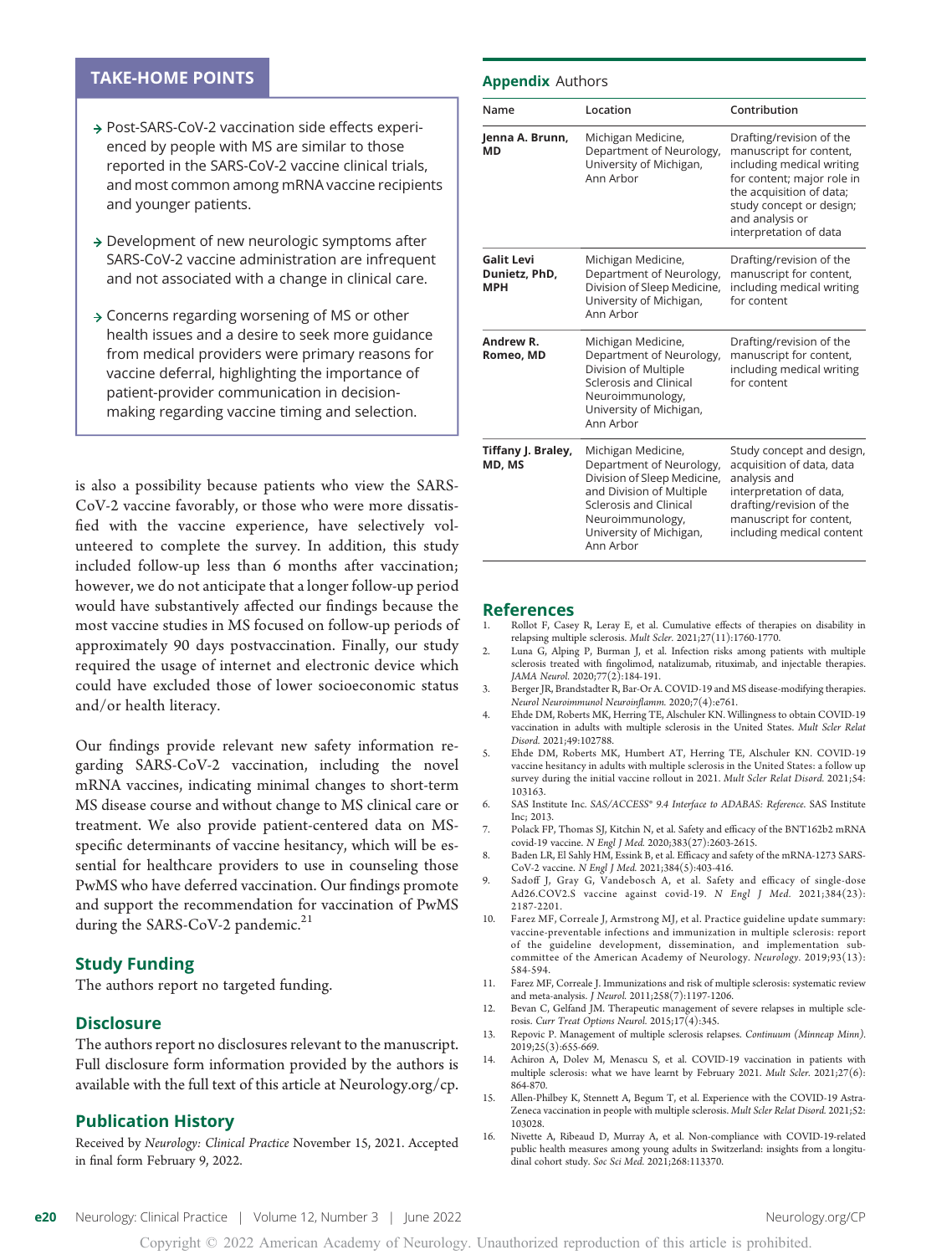- 17. Coroiu A, Moran C, Campbell T, Geller AC. Barriers and facilitators of adherence to social distancing recommendations during COVID-19 among a large international sample of adults. PLoS One. 2020;15(10):e0239795.
- 18. Barzegar M, Mirmosayyeb O, Gajarzadeh M, et al. COVID-19 among patients with multiple sclerosis: a systematic review. Neurol Neuroimmunol Neuroinflamm. 2021;8(4):e1001.
- 19. Marrie RA, Kosowan L, Cutter GR, Fox R, Salter A. Uptake and attitudes about im-<br>munizations in people with multiple sclerosis. Neurol Clin Pract. 2021;11(4):327-334.
- 20. Xiang XM, Hollen C, Yang Q et al. COVID-19 vaccination willingness among people with multiple sclerosis. Mult Scler J Exp Transl Clin. 2021;7(2): 20552173211017159.
- 21. Covid-19 Vaccine Guidance for People Living With MS. National Multiple Sclerosis Society. Accessed October 27, 2021. [nationalmssociety.org/coronavirus](https://www.nationalmssociety.org/coronavirus-covid-19-information/multiple-sclerosis-and-coronavirus/covid-19-vaccine-guidance)[covid-19-information/multiple-sclerosis-and-coronavirus/covid-19-vaccine](https://www.nationalmssociety.org/coronavirus-covid-19-information/multiple-sclerosis-and-coronavirus/covid-19-vaccine-guidance)[guidance.](https://www.nationalmssociety.org/coronavirus-covid-19-information/multiple-sclerosis-and-coronavirus/covid-19-vaccine-guidance)